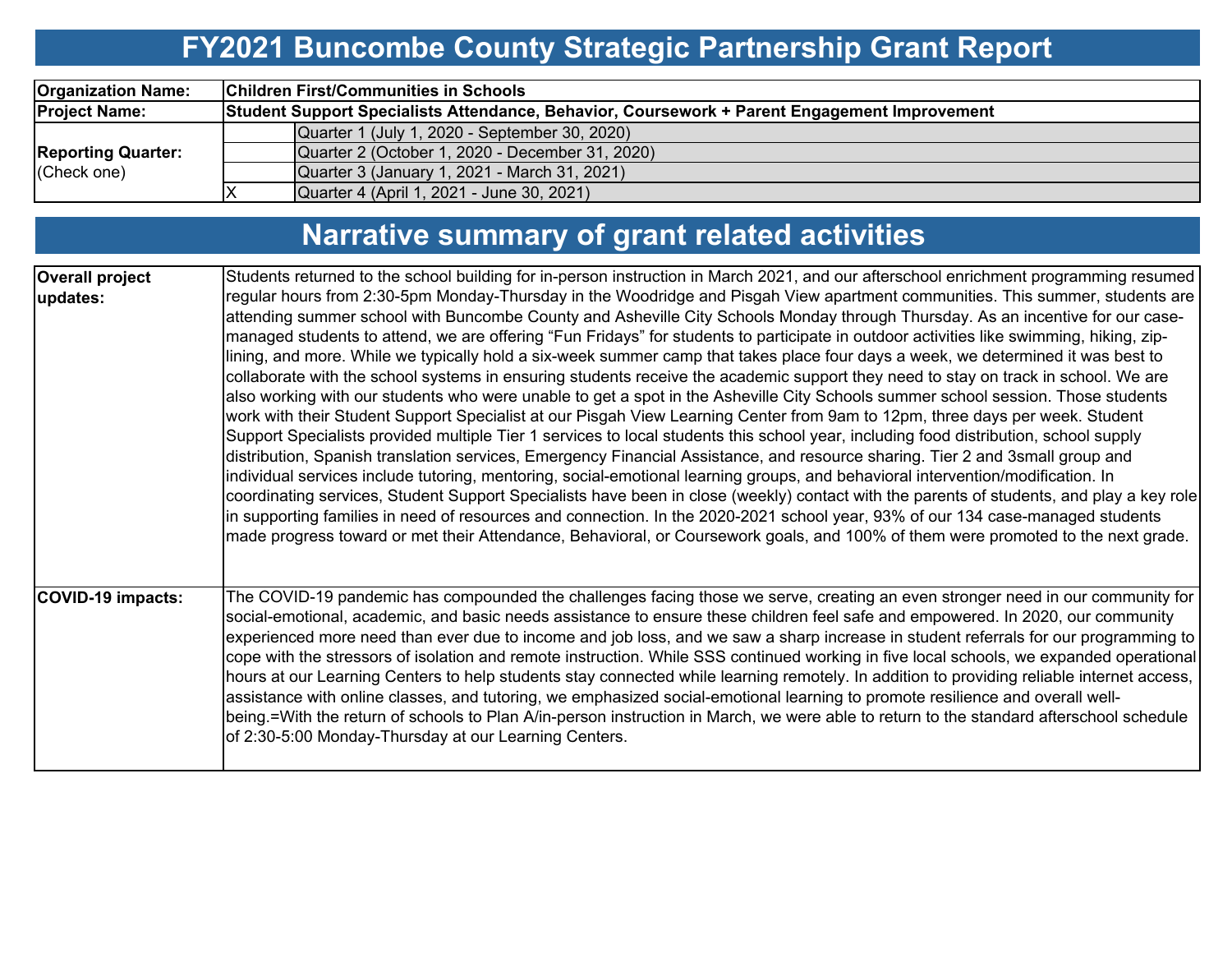| <b>Activities related to</b><br>increasing equity,                     | The nature of our work puts us in Asheville's low-resource communities that are primarily comprised of families of color, and the<br>schools and communities we work in are made up of some of the most diverse populations in Buncombe County. In addition to<br>diversity and inclusion: empowering children and families in our community, Children First/CIS strives to ensure our Staff and Board is representative of the<br>community we serve. Our Board and Staff are committed to Diversity, Equity and Inclusion (DEI) training and education. We are a<br>participating organization in Asheville's Racial Justice Coalition. Furthermore, CIS North Carolina committed to this work by developing  <br>a DEI Committee; one of the participants is our Co-Director of Community Supports, Jacquelyn Hall. In addition to providing monthly<br>trainings to North Carolina CIS affiliates, the committee facilitates monthly "watch parties" to view and discuss short films or<br>documentaries on DEI topics. |
|------------------------------------------------------------------------|-----------------------------------------------------------------------------------------------------------------------------------------------------------------------------------------------------------------------------------------------------------------------------------------------------------------------------------------------------------------------------------------------------------------------------------------------------------------------------------------------------------------------------------------------------------------------------------------------------------------------------------------------------------------------------------------------------------------------------------------------------------------------------------------------------------------------------------------------------------------------------------------------------------------------------------------------------------------------------------------------------------------------------|
| <b>Activities related to</b><br>increasing operational<br>lexcellence: | As our organization has grown, we better understand the need for a variety of funding sources. We are taking several steps to ensure<br>that we can maintain our existing operations and expand in the future. We are working to diversify funding streams and create new<br>partnerships that can ensure the continuation of our work. In addition to working towards our goal of increasing individual, civic/faith,<br>and corporate contributions to our organization by 40%, we are seeking out newer sources of funding in the community.                                                                                                                                                                                                                                                                                                                                                                                                                                                                             |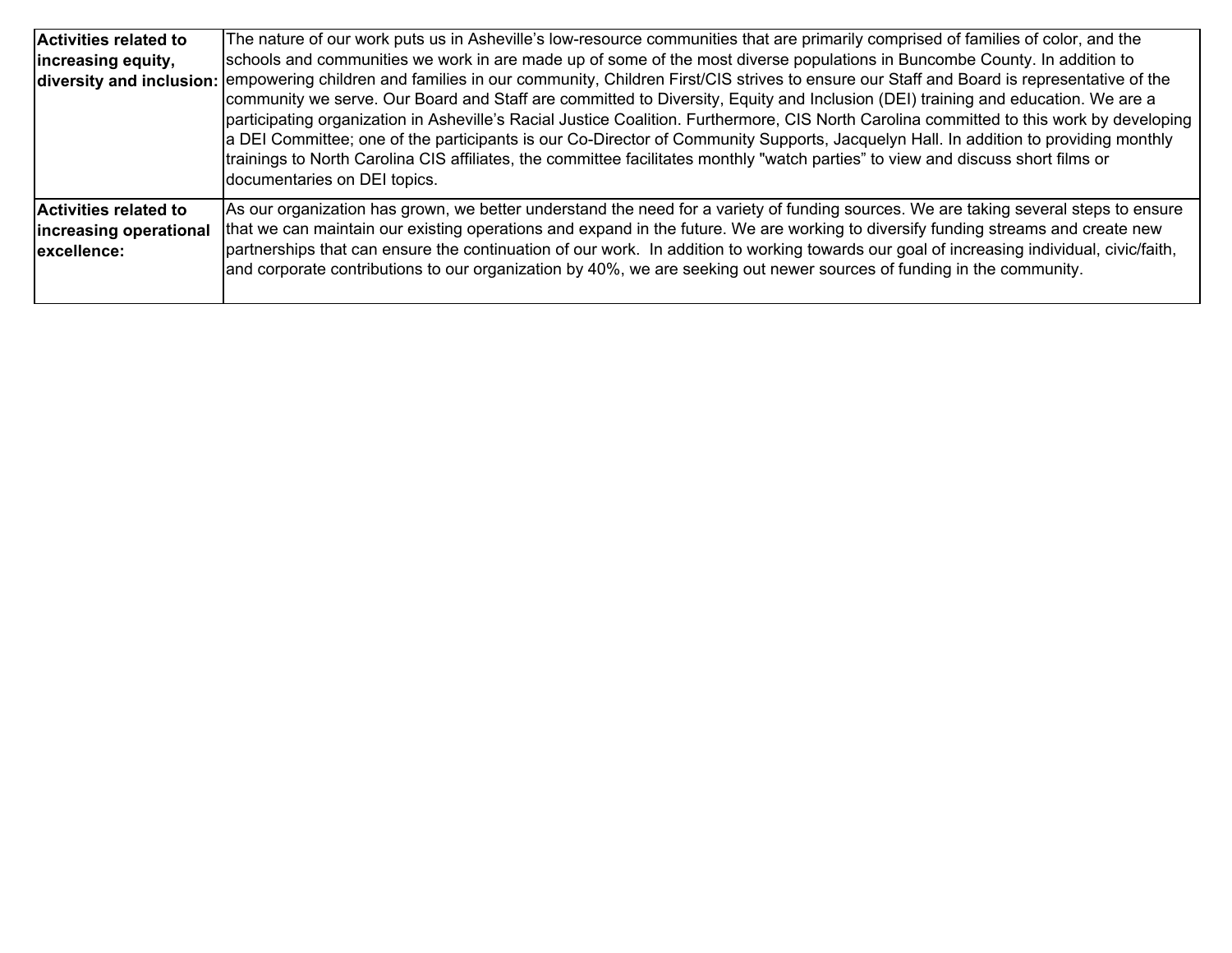# **FY2021 Buncombe County Strategic Partnership Grant Report**

| <b>Organization Name:</b> |                                                                                              | <b>Children First/Communities in Schools</b>    |  |  |  |  |  |  |
|---------------------------|----------------------------------------------------------------------------------------------|-------------------------------------------------|--|--|--|--|--|--|
| <b>Project Name:</b>      | Student Support Specialists Attendance, Behavior, Coursework + Parent Engagement Improvement |                                                 |  |  |  |  |  |  |
|                           |                                                                                              | Quarter 1 (July 1, 2020 - September 30, 2020)   |  |  |  |  |  |  |
| <b>Reporting Quarter:</b> |                                                                                              | Quarter 2 (October 1, 2020 - December 31, 2020) |  |  |  |  |  |  |
| (Check one)               |                                                                                              | Quarter 3 (January 1, 2021 - March 31, 2021)    |  |  |  |  |  |  |
|                           |                                                                                              | Quarter 4 (April 1, 2021 - June 30, 2021)       |  |  |  |  |  |  |

#### **Progress toward annual goals**

|                                                                                            |                    | Please only include new data for the specific quarter |                             |                             |                  |                                          |
|--------------------------------------------------------------------------------------------|--------------------|-------------------------------------------------------|-----------------------------|-----------------------------|------------------|------------------------------------------|
| <b>Measure</b>                                                                             | <b>Annual Goal</b> | <b>Quarter 1</b>                                      | <b>Quarter 2</b>            | <b>Quarter 3</b>            | <b>Quarter 4</b> | <b>Progress</b><br>toward Annual<br>Goal |
| # of students receiving "Tier 1" supports                                                  | 2,000              | 636                                                   | 208                         |                             | 1,284            | 2,128                                    |
| $\#$ of students receiving "Tier 2 and 3" supports                                         | 150                | 42                                                    | 43                          | 23                          | 26               | 134                                      |
| % of case managed students that meet their<br>attendance, behavior and/or coursework goals | 85%                |                                                       |                             | 80%                         | 93%              | 93%                                      |
| % of case managed students promoted to the<br>next grade                                   | 90%                | $N/A$ - end of<br>year goal                           | $N/A$ - end of<br>year goal | $N/A$ - end of<br>year goal | 100%             | 100%                                     |

**Comments:**